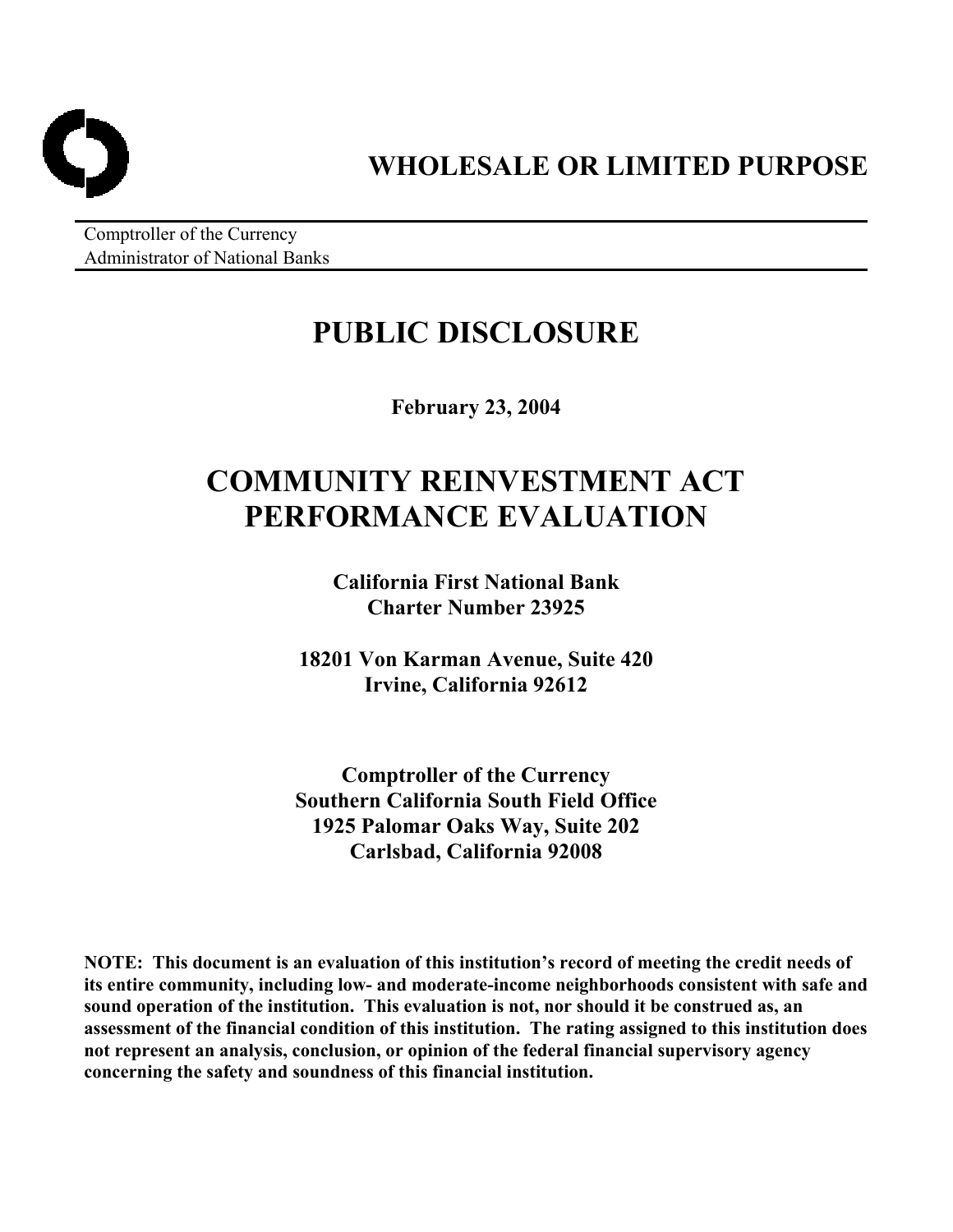# **Institution's CRA rating**:

## **This institution is rated Satisfactory.**

Conclusions for the three criteria supporting this rating are:

- The bank demonstrates adequate responsiveness to credit and community development needs in its assessment area.
- The bank demonstrates an adequate level of community development lending, services, and qualified investment activity.
- The bank's use of innovative or complex community development loans, investments, or services is rare, but performance is otherwise satisfactory.

# **Scope of the Examination**

California First National Bank ("California FNB" or the "*bank*") is designated as a "wholesale institution" for CRA purposes. To evaluate the CRA performance of banks with this designation, regulatory agencies use the *community development test*. This includes an assessment of the level and nature of a bank's community development lending, investments, and services.

This is California FNB's first CRA examination. To evaluate the bank's performance, we reviewed its community development lending, services, and investments during the evaluation period: from May 23, 2001, when the bank opened for business, through February 23, 2004. At the bank's request, we also considered the community development lending and services provided by its affiliates, Amplicon, Incorporated and California First Leasing Corporation. Because the bank has adequately addressed the needs of its assessment area, we were also able to consider community development activities the bank participated in outside its designated assessment area.

# **Description of Institution**

California FNB is an Internet-based commercial bank headquartered in Irvine, California. In its Consolidated Report of Condition and Income as of December 31, 2003, the bank reported total assets of \$55.64 million, consisting mainly of \$33.68 million in net leases. Deposits totaled \$36.85 million, and Tier 1 Capital totaled \$18.45 million. Additional financial information is provided in Table 1.

The bank is a wholly owned subsidiary of California First National Bancorp, a one-bank holding company also headquartered in Irvine. As of September 30, 2003, the holding company reported \$243.89 million in total assets, consisting mainly of \$170.74 million in net leases of its subsidiary leasing companies. Holding company equity capital totaled \$198.48 million.

California FNB adequately meets the credit needs of its assessment area, consistent with its size, financial resources, complexity, legal constraints, and other barriers that hinder its ability to participate in community development activities. Under its approved operating charter, leasing activity is limited,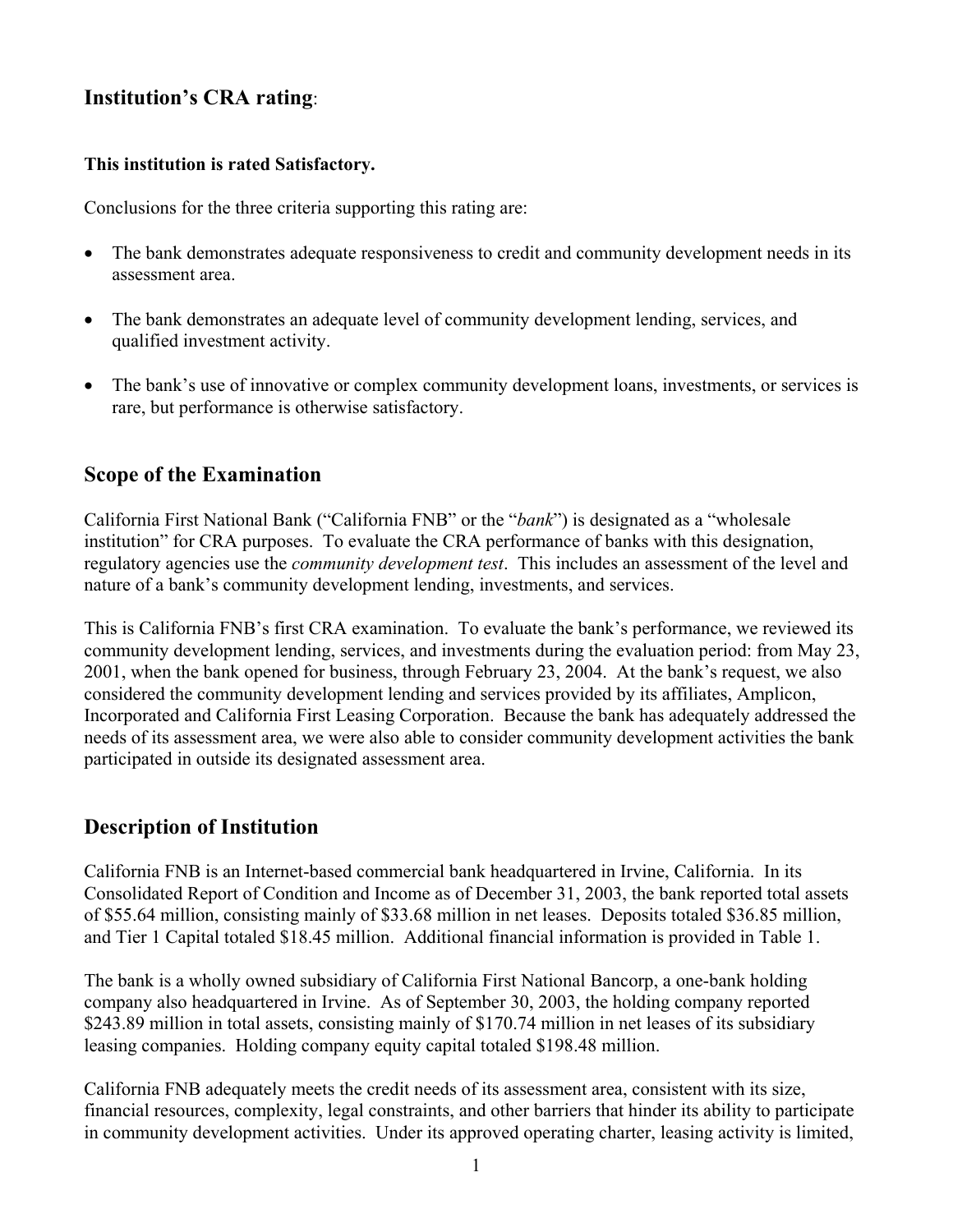which is the primary reason it is designated as a "wholesale" institution for CRA purposes.

The bank's business strategy is to fund capital assets that are leased to small- and medium-sized businesses. Currently, the bank markets leases mostly to universities, colleges, and other not-for-profit organizations throughout the United States. The bank also purchases leases from its affiliates and other independent sources. California FNB has no branches or banking offices accessible to the public. The bank delivers its products and services through a variety of electronic delivery channels, including the Internet, and offers traditional deposit accounts to retail customers nationwide.

|                             | <b>Year-end</b><br>2001 | <b>Year-end</b><br>2002 | ,,,,,,,<br><b>Year-end</b><br>2003 | <b>Average for</b><br><b>Evaluation</b><br><b>Period</b> |
|-----------------------------|-------------------------|-------------------------|------------------------------------|----------------------------------------------------------|
| <b>Tier 1 Capital</b>       | 19,437                  | 18,424                  | 18,447                             | 18,769                                                   |
| <b>Total Income</b>         | 445                     | 1.699                   | 3,092                              | 1,745                                                    |
| <b>Net Operating Income</b> | 728)                    | (1,013)                 | 23                                 | (573)                                                    |
| <b>Total Assets</b>         | 21,675                  | 38,261                  | 55,643                             | 38,526                                                   |

|  |  | Table 1: Financial Information (\$000s) |  |
|--|--|-----------------------------------------|--|
|--|--|-----------------------------------------|--|

Source: Consolidated Report of Condition and Income and bank reported data.

# **Description of Assessment Area**

California First National Bank's assessment area meets the requirements of the regulation and does not arbitrarily exclude low- or moderate-income geographies. The area consists of Los Angeles County and Orange County, which are adjacent counties located in Southern California. Los Angeles County consists of the 2,054 census tracts that comprise Metropolitan Area ("MA") 8840. Orange County consists of the 577 census tracts that comprise MA 5940. The two MAs are part of the Los Angeles-Riverside-Orange Consolidated Metropolitan Area ("CMA"). A description of each MA that comprises the bank's assessment area follows.

#### *Los Angeles-Long Beach MA*

| Los Angeles Long Deach Max Assessment An ea Description |               |         |          |               |              |        |
|---------------------------------------------------------|---------------|---------|----------|---------------|--------------|--------|
|                                                         | <b>Number</b> | Low     | Moderate | <b>Middle</b> | <b>Upper</b> | N/A    |
| <b>Tracts</b>                                           | 2.054         | $9\%$   | 28%      | 28%           | 34%          | $1\%$  |
| <b>Families</b>                                         | 2,154,311     | $24\%*$ | $17\%*$  | $17\%*$       | $42\%*$      |        |
| <b>Businesses</b>                                       | 684,643       | $8\%**$ | $20\%**$ | $26\%**$      | $46\%**$     | $<1\%$ |
| <b>Farms</b>                                            | 5,506         | 3%      | 14%      | 32%           | 51%          | $<1\%$ |

 **Los Angeles-Long Beach MA Assessment Area Description** 

[Note: "N/A Tracts" are geographies not designated by the U.S. Census according to a specific income level.] Source of demographic data shown above: 2000 U.S. Census and 2003 Dun & Bradstreet Data.

\* Represents families by income level.

\*\* Represents businesses by income level of census tract.

The Los Angeles-Long Beach MA is a complex and highly diverse urban area that includes 88 cities and a number of unincorporated areas. Los Angeles County is one of the nation's largest counties, encompassing 4,081 square miles. Approximately 28 percent of California's residents live in Los Angeles County, which has a total population of 9.5 million. The City of Los Angeles, with a 2001 population of 3.8 million, is the largest city in the county and the second largest city in the United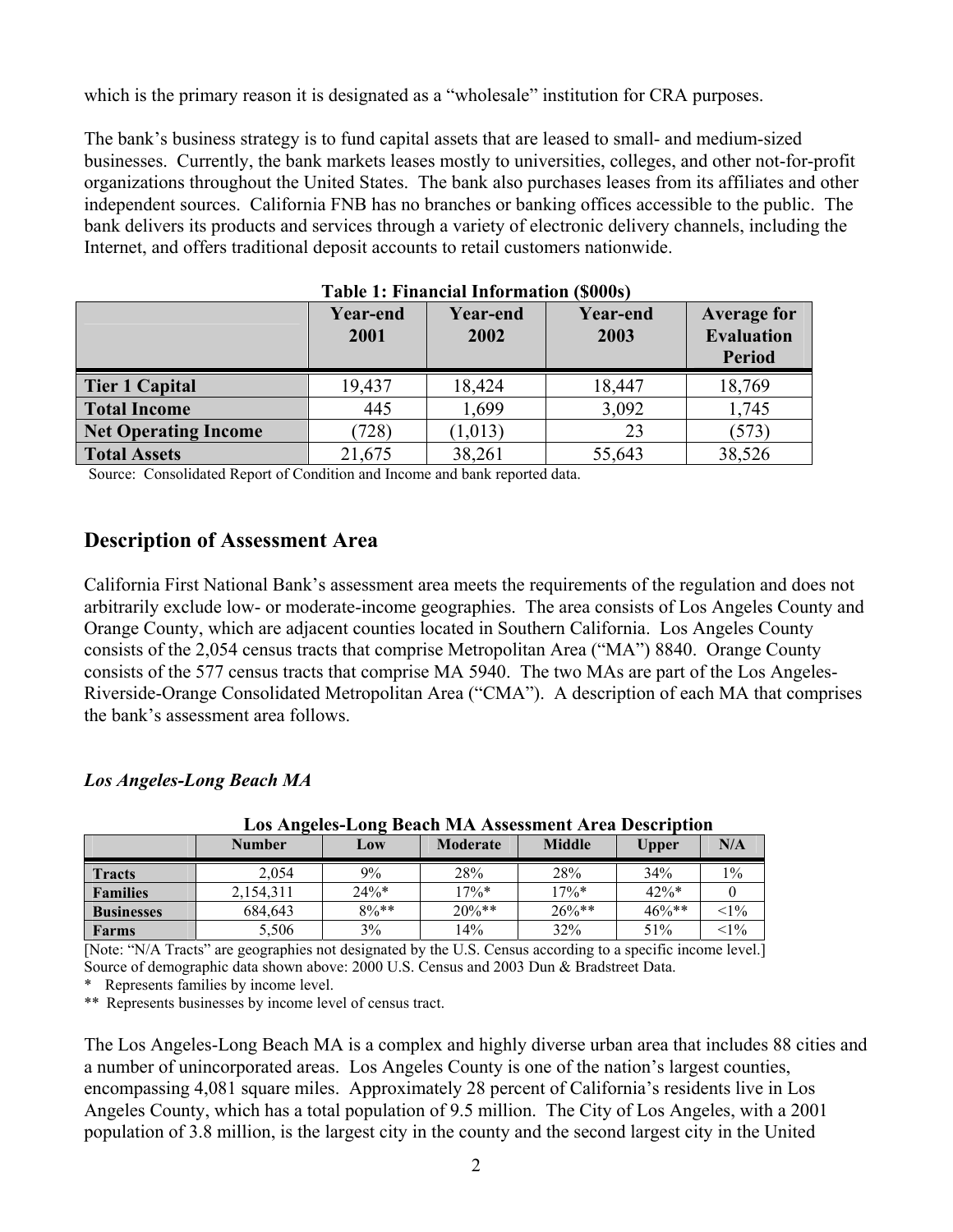**States**.

The Los Angeles area is considered the entertainment capital of the world and many jobs are dependent on the television and film industries. The area is also heavily dependent on domestic and international trade, with the ports of Los Angeles and Long Beach and the Los Angeles International Airport playing key roles in this sector. Additionally, home construction activity has continued to grow at a fast pace with demand driven by low interest rates over the last few years.

Reflective of the slow economy in recent years, the unemployment rate rose from 5.5 percent in 2000 to 6.8 percent in September of 2003 according to the U.S. Bureau of Labor Statistics. However, data that are more recent show the trend may be improving. The California Employment Development Department reported that the unemployment rate at year-end 2003 improved somewhat to 6.1 percent. The largest industries in the Los Angeles MA are entertainment, defense and aerospace, retail and international trade, travel and tourism, real estate, and financial services. According to figures from the Bureau of Labor Statistics in 2001, the motion picture production and services segment is the largest employer with 130,000 employees. Miscellaneous business services are the next largest segment with 104,000. The top 10 largest employers are Walt Disney, University of California at Los Angeles (UCLA), Kaiser Permanente, Boeing, Ralph's Grocery, Bank of America, Target, SBC, Northrop-Grumman, and ABM Industries.

The median value of housing units in Los Angeles County is \$240,248 according to the 2000 U.S. Census, with 46 percent of all units owner occupied. The U.S. Department of Housing and Urban Development's 2003 updated median family income for the Los Angeles MA is \$50,300.

| <b>Orange County MA Assessment Area Description</b> |               |         |          |               |              |        |
|-----------------------------------------------------|---------------|---------|----------|---------------|--------------|--------|
|                                                     | <b>Number</b> | Low     | Moderate | <b>Middle</b> | <b>Upper</b> | N/A    |
| <b>Tracts</b>                                       | 577           | 9%      | 28%      | 28%           | 34%          | $<1\%$ |
| <b>Families</b>                                     | 673.912       | $24\%*$ | $17\%*$  | $17\%*$       | $42\%*$      |        |
| <b>Businesses</b>                                   | 249,640       | $3%**$  | $29\%**$ | $36\%**$      | $32\%**$     | $<1\%$ |
| Farms                                               | 2,856         | $4\%$   | 25%      | 36%           | 35%          | $<1\%$ |

# *Orange County MA*

[Note: "N/A Tracts" are geographies not designated by the U.S. Census according to a specific income level.] Source of demographic data shown above: 2000 U.S. Census and 2003 Dun & Bradstreet Data.

Represents families by income level.

\*\* Represents businesses by income level of census tract.

Much like adjacent Los Angeles County, Orange County is a highly diverse urban area. It includes 34 incorporated cities, encompasses 789 square miles, and has a total population of 2.8 million residents according to the 2000 U.S. Census. The county's central location, diversity, and continued growth contribute to a strong area economy. The area fared very well during the economic slowing that occurred in recent years at the state and national levels. For example, the Orange County unemployment rate was only 3.2 percent in December 2003 compared to the state and national rates of 6.1 percent and 5.4 percent, respectively.

The California Employment Development Department reported that the employed labor force in the Orange County MA was approximately 1.4 million at the end of 2003. Largest employers in the area include Allergan Incorporated, Apria Healthcare, Bank of America, Beckman Coulter, Boeing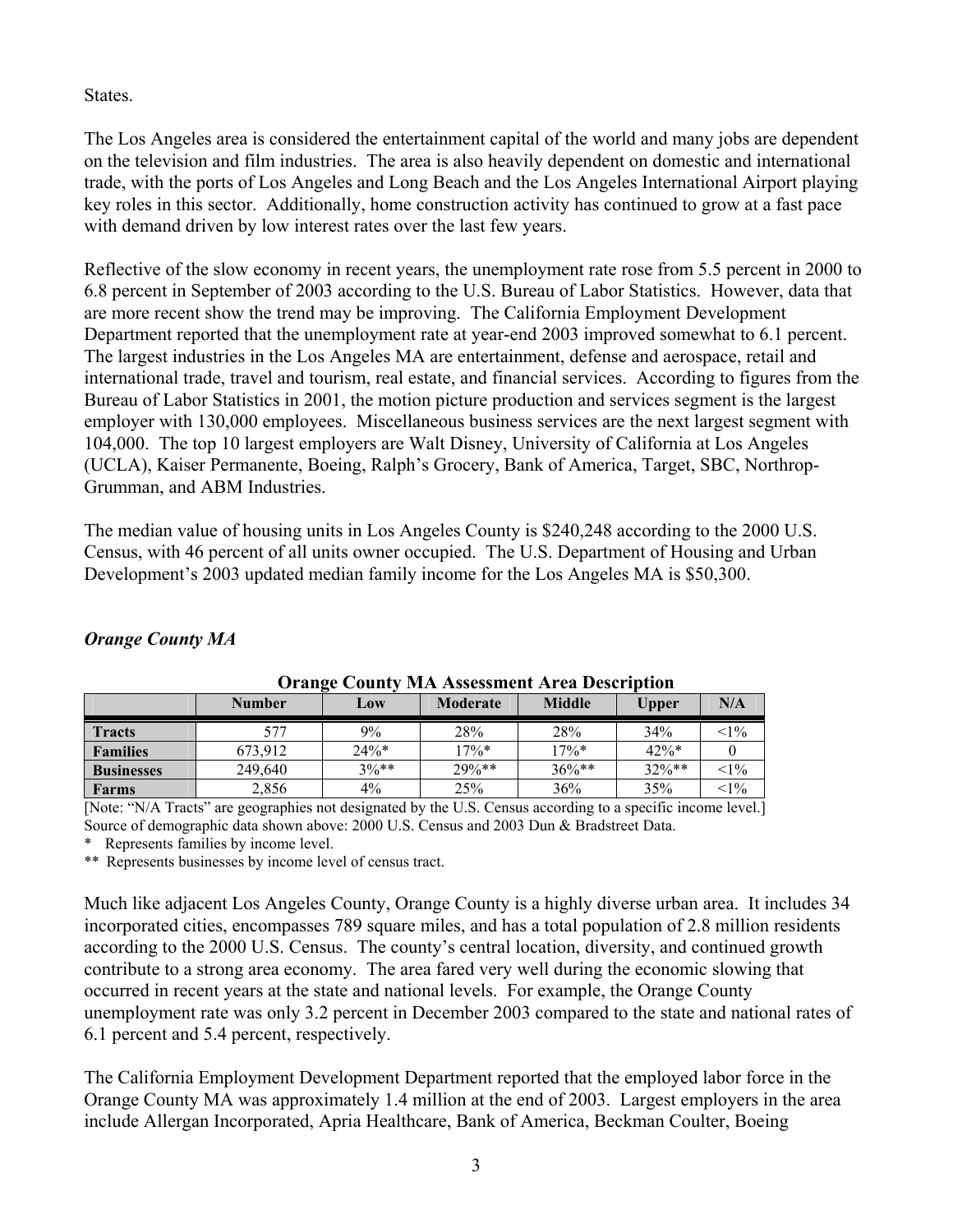Aerospace, Disneyland, Nordstrom, Ralphs Grocers, and ICN Pharmaceuticals. The largest sectors of the labor market consist of services (43 percent), manufacturing (13 percent), and retail trade (11 percent). Other major industries are centered in research and development, biotechnology, tourism and amusement. Orange County's well-known amusement parks such as Disneyland and Knott's Berry Farm, along with 42 miles of beaches, make the county the third largest center for tourism-related employment in California.

The median value of housing units in Orange County is \$275,476 according to the 2000 U.S. Census, with 59 percent of all units owner occupied. The U.S. Department of Housing and Urban Development's 2003 updated median family income for the Orange County MA is \$70,000.

[Sources of economic and employment data for Orange County outlined above: *the State of California Employment Development Department at www.calmis.ca.gov,* and *Orange County Community Indicators Report 2003/Orange County Government Online at www.oc.ca.gov.*]

# **Opportunities for Community Development Lending, Investments and Services in the Assessment Area**

There is a wide range of opportunities for community development lending, investments and services in the two MAs that comprise the bank's assessment area. We reviewed information from three recent OCC community contacts conducted in connection with CRA examinations of other banks operating in the same area. Organizations contacted include a small business development corporation, economic redevelopment agencies, and a city redevelopment agency.

According to these organizations, the predominant credit needs in the area continue to be financing for affordable housing, micro-loans and other types of credit for small businesses. One small business development corporation reported that there is a special need for subordinate-equity loans for small businesses in the area that would not otherwise qualify under the Small Business Administration's 504 loan program. They also reported an ongoing need for business loans in small dollar amounts, especially "micro-loans" in amounts less than \$10,000.

There are also opportunities for community development investments and services in the assessment area. For example, one redevelopment agency reported that there are several blighted areas in the Los Angeles-Long Beach MA, especially in Central and North Long Beach, where there is high unemployment and housing in need of rehabilitation. Affordable housing and job training are particular needs in these areas. Financial institutions could invest in affordable housing loan pools, for example, to help address this need. One agency reported that financial institutions could help by providing technical assistance to community-based organizations that need financial expertise and guidance.

# **Conclusions About Performance**

## **Summary**

As noted earlier in this evaluation, California FNB's overall CRA performance is "Satisfactory." Given the bank's de novo status, limited financial resources, and available opportunities, the level of community development activities is adequate. A description of the bank's qualified investments,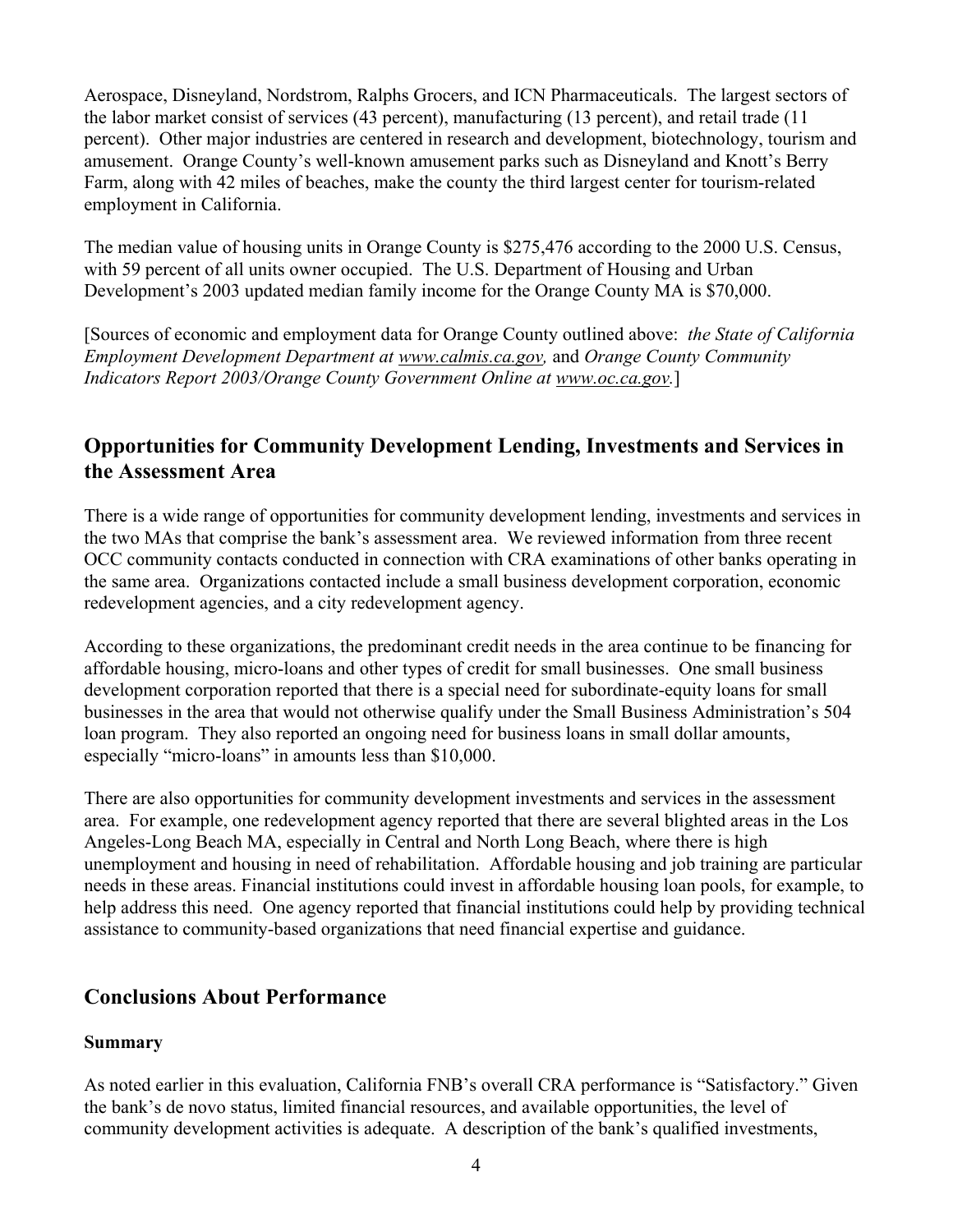community development loans, and services follows.

# *Level of Activity*

- The bank originated \$1.24 million in qualified investments during the evaluation period, consisting of one mortgage-backed security secured by loans to low- and moderate-income borrowers.
- A bank affiliate originated one community development loan for \$317,955.
- The bank's president and a representative of an affiliate company provide technical assistance to two community development service organizations.

## *Innovation or Complexity*

California FNB rarely uses innovative or complex community development activities. During the evaluation period, the bank purchased an investment, which we consider complex given the difficulty the bank encountered in acquiring this investment. For a description of this complex investment, refer to the comments under "Qualified Investments." However, the bank did not originate any innovative or complex community development loans nor did it provide any innovative or complex community development services.

## *Responsiveness to Community Credit Needs*

The bank's responsiveness to the credit and community development needs in its assessment area is adequate. Community organizations we interviewed identified affordable housing financing, microloans, and other types of credit for small businesses, as the area's most pressing credit needs. Virtually all of the dollars in the bank's community development activities are directed toward affordable housing needs and small business financing.

## **Qualified Investments**

The bank's level of community development investments is high. During the evaluation period, the bank's investments represent almost 7 percent of the bank's average Tier 1 Capital. In addition, investments are highly responsive to the needs of the assessment area. For example, our community contacts identified affordable housing projects as a special need in the assessment area. All but approximately \$5,000 of the bank's investments supports the affordable housing needs of low- and moderate-income persons. The balance of the investments support community development services targeted to low- and moderate-income persons. None of the investments is considered "innovative" as the bank did not assume a leadership role in the development of these products. Examples of these investments follow:

• The bank invested \$1.24 million in a mortgage-backed security that funds mortgages to seven low- and moderate-income families within the assessment area. While the mortgage-backed security is not innovative, acquiring it was difficult for the bank given the strong competition from other larger banks for similar mortgage-backed securities. Additionally, the minimum purchase amounts are typically so high, they effectively prevent banks with limited financial resources from acquiring them.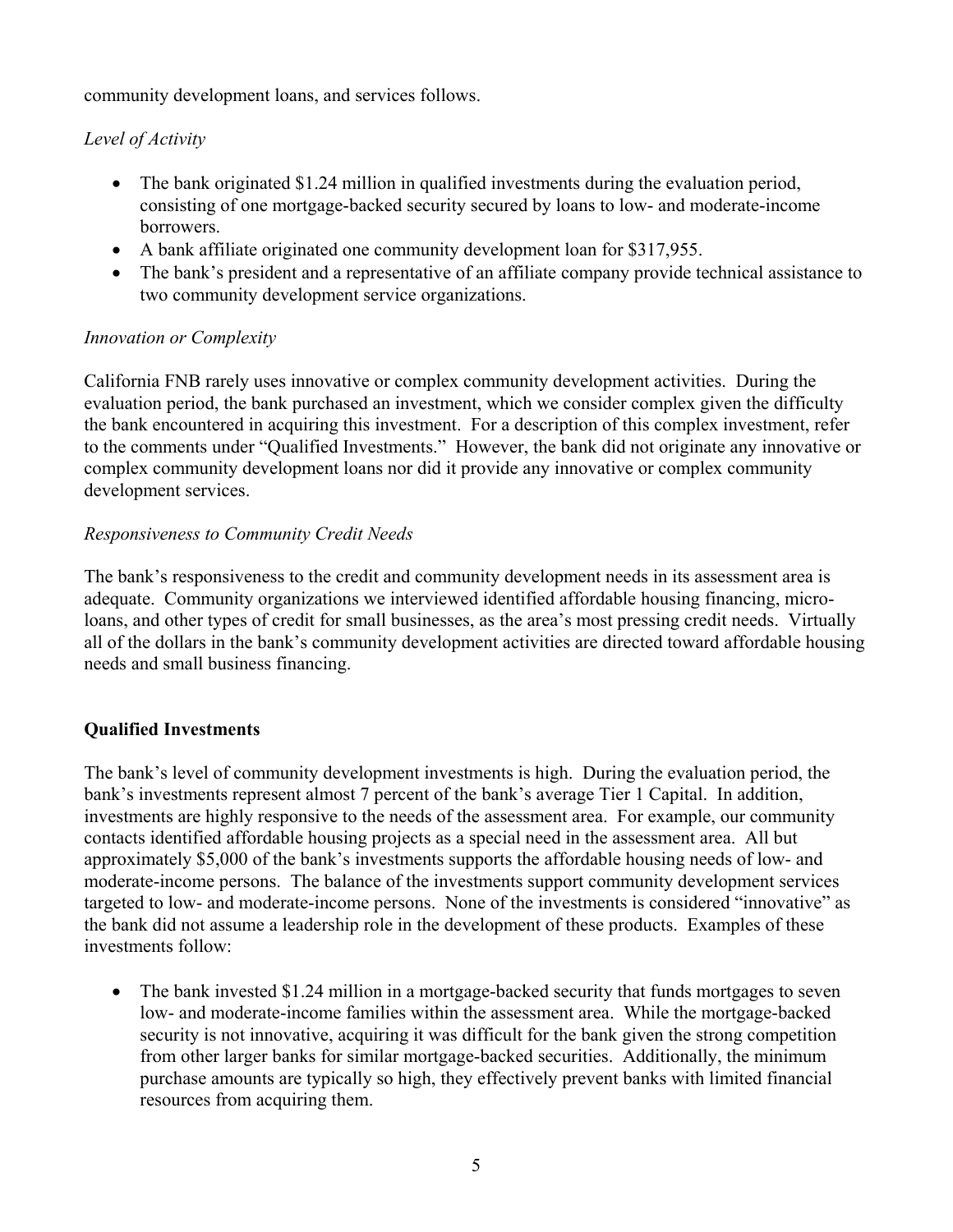• The bank contributed \$2,500 to a local organization that provides affordable housing. The bank also made in-kind donations of computer equipment valued at \$2,435 to a local nonprofit organization that provides free computer training to the unemployed and homeless for bettering their employment opportunities.

Table 3 provides an overview of the investment activity of community development investments and grants. Table 4 provides a breakdown of the bank's investment activity in relation to its financial capacity.

|                                                         | <b>Benefits AA</b> |
|---------------------------------------------------------|--------------------|
| <b>Originated Investments</b>                           | 1,236              |
| <b>Originated Grants</b>                                |                    |
| <b>Prior-Period Investments that Remain Outstanding</b> |                    |
| <b>Total Qualified Investments</b>                      | 1.241              |
| Unfunded Commitments*                                   |                    |

**Table 3: Qualified Investment Activity (\$000s)** 

*\* "Unfunded Commitments" means legally binding investment commitments that are tracked and recorded by the bank's financial reporting system.*

## **Table 4: Qualified Investment Percentages**

|                                          | <b>Benefits AA</b> |
|------------------------------------------|--------------------|
| Total Investments/Average Tier 1 Capital | 6.61%              |
| Total Investments/Average Total Income   | 71.12%             |

## **Community Development Lending**

As noted above under the "Institution Description," California FNB's operating charter restricts its lending activity to the origination of commercial leases. During the evaluation period, Amplicon Incorporated, a leasing affiliate of the bank, originated one qualifying lease for \$317,955. The lease provided business equipment for a company located in the bank's assessment area. While not considered innovative or complex in nature, the lease promotes economic development by supporting permanent job creation in the moderate-income census tract where the business is located. Table 5 shows the bank's community development lending as a percentage of its average Tier 1 Capital and average total income.

## **Table 5: Community Development Lending Percentages**

|                                              | <b>Benefits AA</b> |
|----------------------------------------------|--------------------|
| Total CD Lending/Average Tier 1 Capital      | $1.69\%$           |
| <b>Total CD Lending/Average Total Income</b> | 18.22%             |

Source: Consolidated Report of Condition and bank reported data.

## **Community Development Services**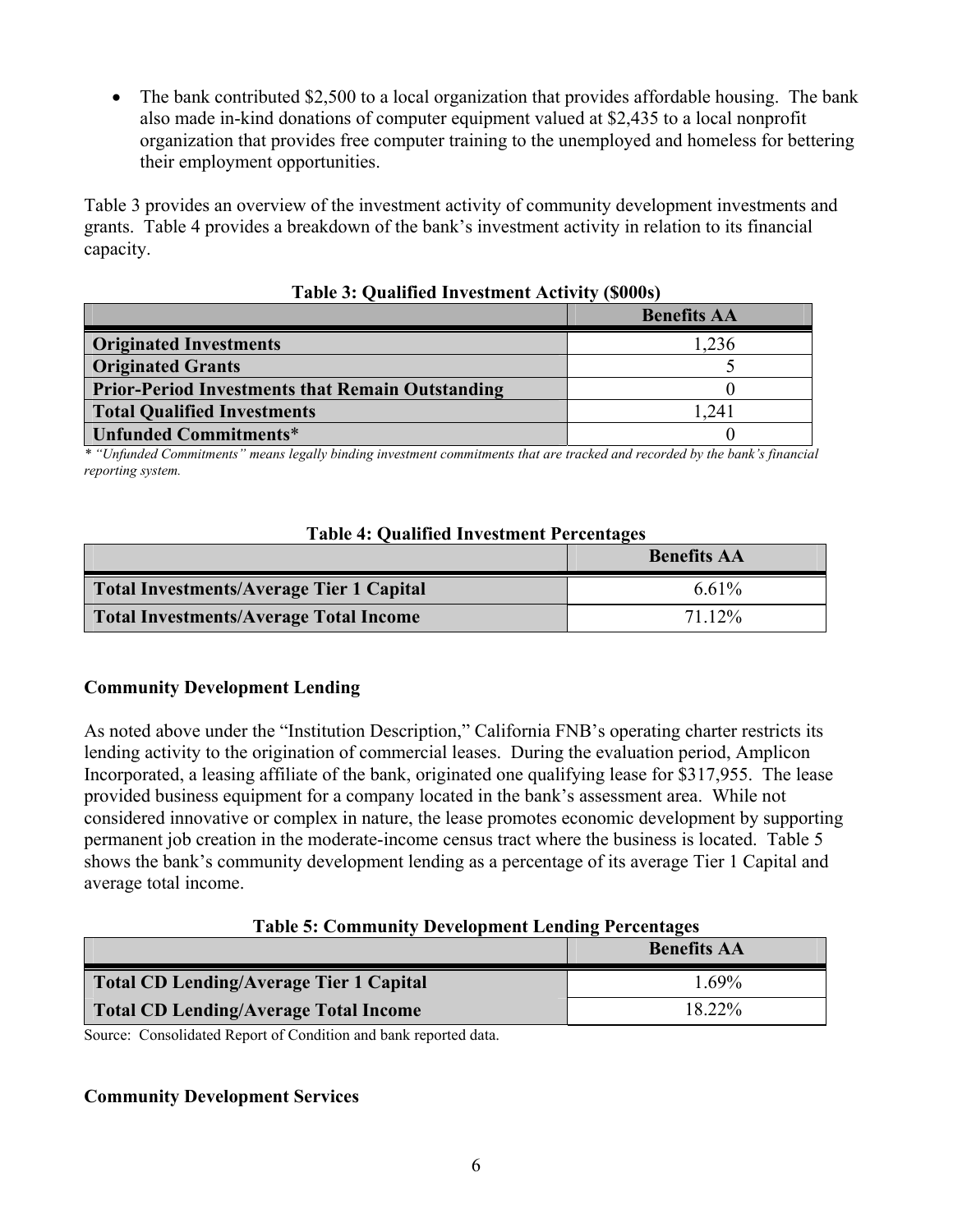The bank has demonstrated reasonable responsiveness to community development needs within the assessment area through community development services. Given its charter restrictions, short operating history, and very limited staffing, participation in service activities is more difficult for this bank than for a more traditional community bank. However, management is making reasonable efforts to provide services that contribute to community development within the bank's assessment area.

The bank's president, recently employed by the bank, has joined the board of a local faith-based community development organization. While services of the organization are available to the public, the organization has programs targeted to low- and moderate-income persons, including outreach for youth-at-risk and homeless shelters. An officer of the bank's affiliate leasing company also serves on the board of a local economic development corporation, which provides assistance and financing to small- and medium-sized businesses in Orange County.

#### **Fair Lending Review**

We found no evidence of illegal discrimination or other illegal credit practices.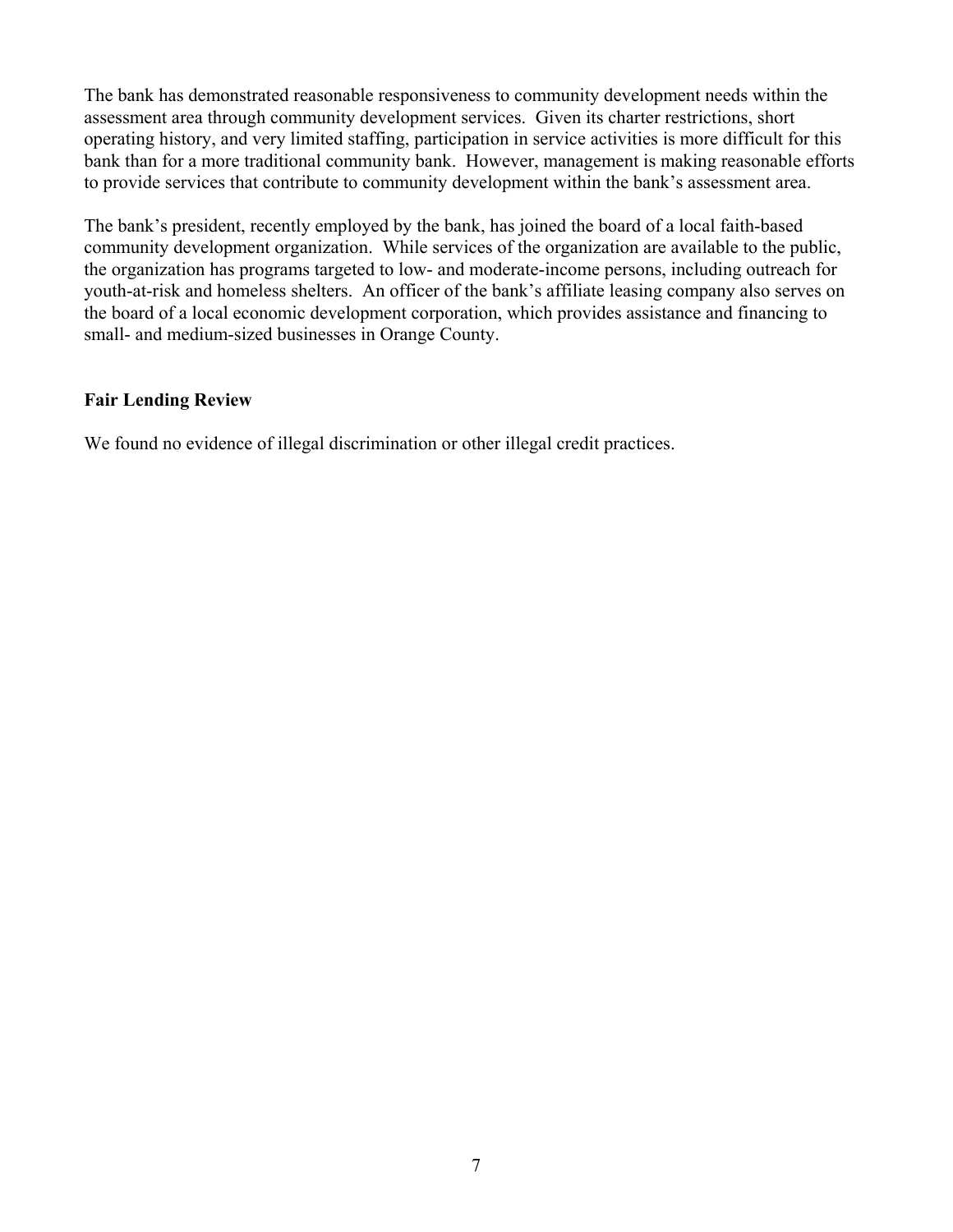# **Definitions and Common Abbreviations**

The following terms and abbreviations are used throughout this performance evaluation. The definitions are intended to provide the reader with a general understanding of the terms, not a strict legal definition.

**Affiliate –** Any company that controls, is controlled by, or is under common control with another company. A company is under common control with another company if both companies are directly or indirectly controlled by the same company. A bank subsidiary is controlled by the bank and is, therefore, an affiliate.

**Assessment Area (AA) –** A geographic area that consists generally of one or more MAs (using the MA boundaries that were in effect as of January 1 of the calendar year in which the delineation is made) or one or more contiguous political subdivisions, such as counties, cities, or towns, in which the bank has its main office, branches, and deposit-taking ATMs.

**Benefit to Assessment Area – A qualified Community Development activity benefits the assessment** area if (i) the activity benefits areas within the assessment area, or (ii) the activity benefits a broader statewide or regional area that includes the bank's assessment area. If a bank has adequately addressed the needs of its assessment area, then the OCC also considers activities submitted by the bank that benefit areas outside of its assessment area.

**Block Numbering Area (BNA) –** Statistical subdivisions of counties in which census tracts have not been established. The United States Census Bureau has established BNAs in conjunction with state agencies.

**Census Tract (CT) –** Small, locally defined statistical areas within Metropolitan Areas. These areas are determined by the United States Census Bureau in an attempt to group homogenous populations. A CT has defined boundaries per 10-year census and an average population of 4,000.

**Community Development (CD) –** Affordable housing for low- or moderate-income individuals; community services targeted to low- or moderate-income individuals; activities that promote economic development by financing businesses or farms that meet the size eligibility standards of the Small Business Administration's Development Company or Small Business Investment Company programs (13 CFR § 121.301)) or have gross annual revenues of \$1 million or less; or activities that revitalize or stabilize low- or moderate-income geographies.

**Community Reinvestment Act (CRA) –** The statute that requires the OCC to evaluate a bank's record of meeting the credit needs of its local community, consistent with the safe and sound operation of the bank, and to take this record into account when evaluating certain corporate applications filed by the bank.

**Geography –** A census tract or a block numbering area delineated by the United States Bureau of the Census in the most recent decennial census.

**Median Family Income (MFI) –** The median income determined by the United States Census Bureau every 10 years and used to determine the income level category of geographies. Also, it is the median income determined by the Department of Housing and Urban Development annually that is used to determine the income level category of families. For any given geography, the median is the point at